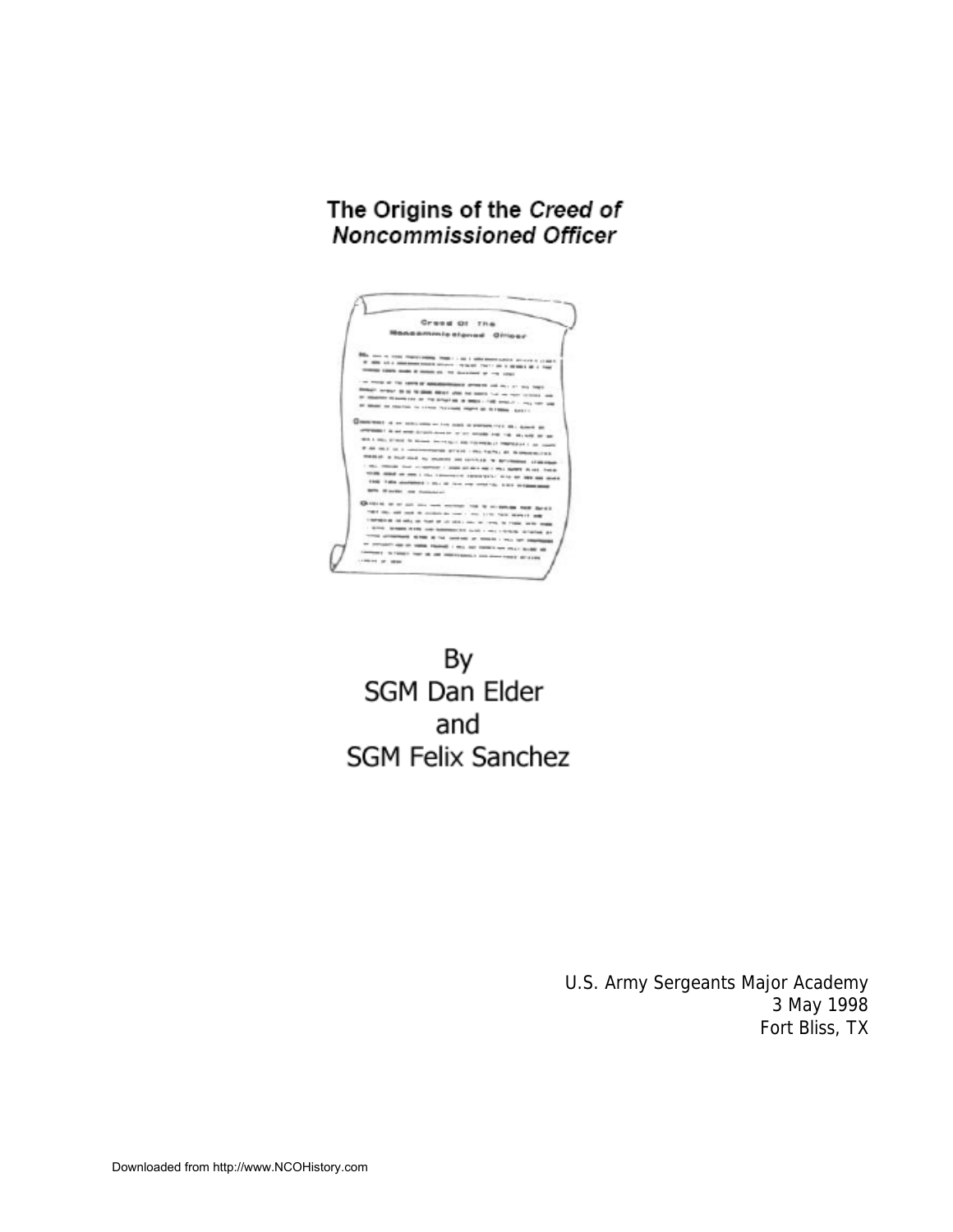It started on the fourth floor of Building 4 at Fort Benning, Georgia, in 1973 with a plain white sheet of paper and three letters; N-C-O. From there begins the history of the *Creed of the Noncommissioned Officer*

\_\_\_\_\_\_\_\_\_\_\_\_\_\_\_\_\_\_\_\_\_\_\_\_\_\_\_\_\_\_\_\_\_\_\_\_\_\_\_\_\_\_\_\_\_\_\_\_\_\_\_\_\_\_\_\_\_\_\_\_\_\_\_\_\_\_\_\_\_\_\_\_

The *Creed* has been around for many years in different forms and fashions. Sergeants can recall reading the *Creed* on the day they were first inducted into the NCO Corps. Most of us have a copy hanging on our wall in our office, our work place, or at our home. Some have special versions etched into metal on a wooden plaque, or printed in fine calligraphy. One Sergeant Major of the Army could pick up and recite the *Creed* from any place selected.<sup>1</sup> But take a quick glance at any *Creed* and you will notice the absence of the author's name at the bottom. Where the *Creed*  originated from has questioned many.

To date, there are few historical collections relating to the noncommissioned officer. In the foreword of one of the premier studies of the NCO, *Guardians of the Republic: a History of the Noncommissioned Officer Corps of the U.S. Army*, Russell F. Weigley pointed out that "Until the publication of this book, the American noncommissioned officers who have provided the backbone of our army have never been appropriately studied by military historians."<sup>2</sup>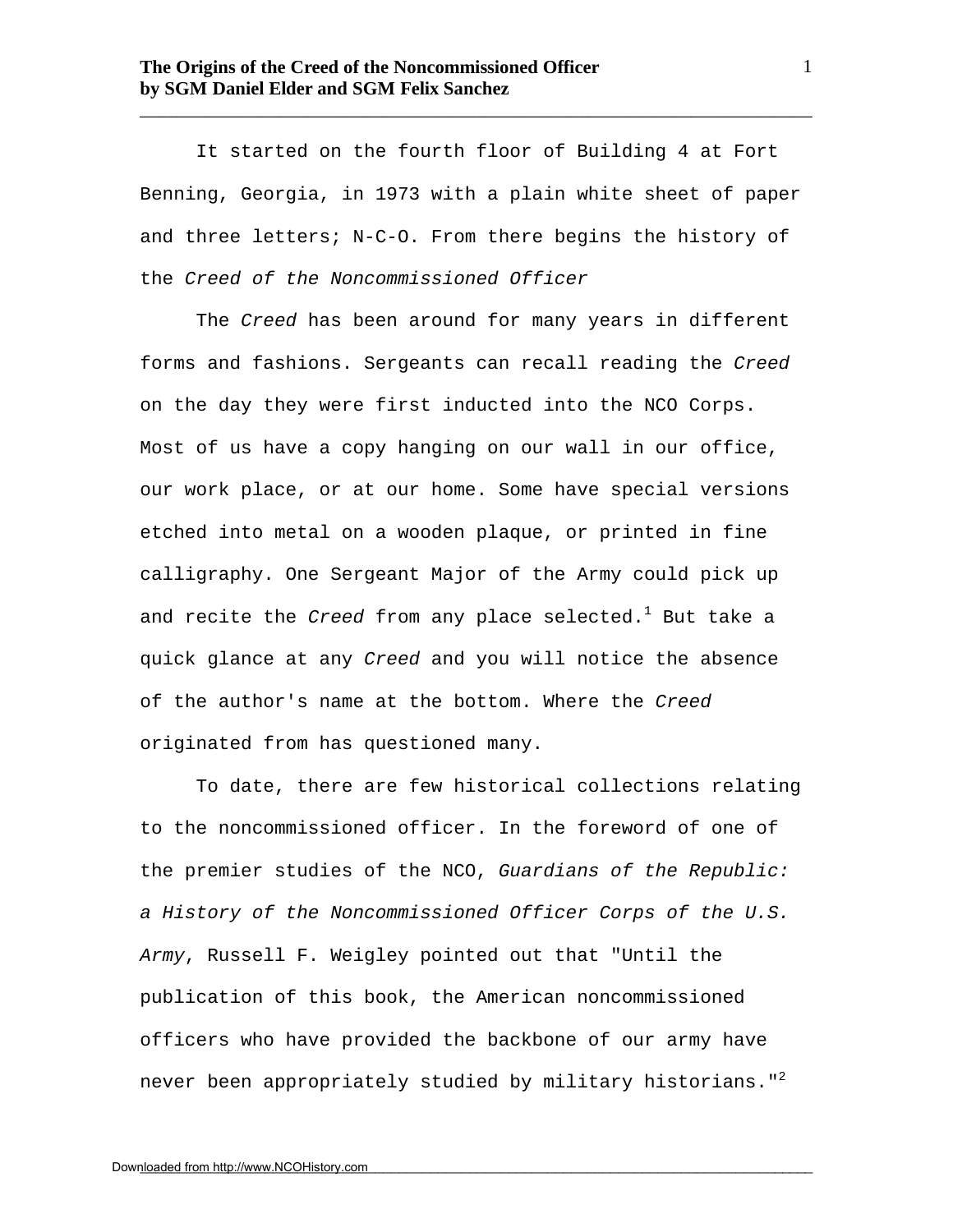In his recent article on the NCO Creed, Museum of the Noncommissioned Officer Director Larry Arms noted that, "History often clouds events, people, ideas, and occurrences deep within a shroud of obscurity." And that, "...until they (events) are considered important, they are often paid little attention."<sup>3</sup> The *Creed* is one of those events. The *NCO Journal* had published a request for information about the origins of the *Creed* in the Spring 96 edition<sup>4</sup>, yet had received little response.

\_\_\_\_\_\_\_\_\_\_\_\_\_\_\_\_\_\_\_\_\_\_\_\_\_\_\_\_\_\_\_\_\_\_\_\_\_\_\_\_\_\_\_\_\_\_\_\_\_\_\_\_\_\_\_\_\_\_\_\_\_\_\_\_\_\_\_\_\_\_\_\_

The earliest mention of the *Creed* in official and unofficial publications seemed to be in the year 1989, but the *Creed* is older than that. The problem centered on "which *Creed*?" As Arms mentions in his article, "In the early 1980's I first started seeing NCO Creeds produced by various commands. Though similar in nature, they differed in detail."<sup>5</sup> Research had also turned up different versions of the *Creed.* A reprint of the *Sergeants Book*, prepared in 1982 by then  $3^{rd}$  Armored Division Sergeant Major, CSM Robert Haga, discusses the *Creed*. In his timeless book, he expressed his "written talk" to the noncommissioned officers within his Division. On the last page, barely readable, is a small copy of the familiar "Creed of the Noncommissioned Officer."<sup>6</sup> Also, on the inside back cover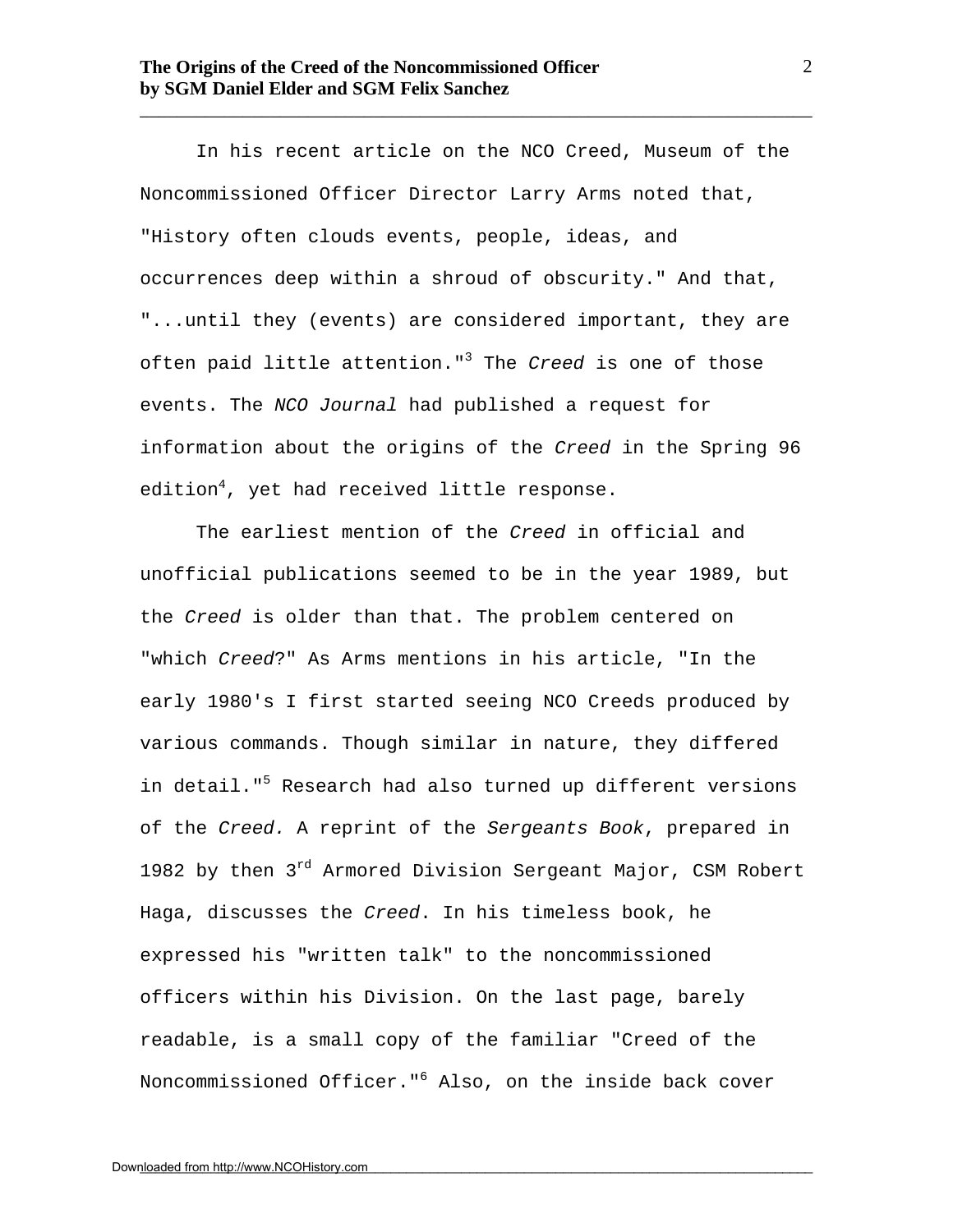was the "United States Army Noncommissioned Officer Creed," which was an oath that a noncommissioned officer would repeat or sign. Obviously multiple *Creed*s were used.

\_\_\_\_\_\_\_\_\_\_\_\_\_\_\_\_\_\_\_\_\_\_\_\_\_\_\_\_\_\_\_\_\_\_\_\_\_\_\_\_\_\_\_\_\_\_\_\_\_\_\_\_\_\_\_\_\_\_\_\_\_\_\_\_\_\_\_\_\_\_\_\_

While researching information about NCO responsibilities in *TC 22-6, The Noncommissioned Officer Guide*, there is a reference to the 1989 "NCO Leader Development Task Force," which resulted in the publishing of that Training Circular. It stated that "Drawing heavily from the Professional Army Ethic (FM 100-1), the NCO CREED (emphasis added), and the Oath of Enlistment, the Task Force identified 14 attitudes common to all effective NCO leaders."<sup>7</sup>

The Task Force, directed by LTG John S. Crosby, had as its mission the job of developing "a strategy and action plan for improving the Army's NCO leader development system...."<sup>8</sup> The Task Force was comprised of the Director, the Commandant of the Sergeants Major Academy (Executive Agent), two field grade officers, 14 senior noncommissioned officers, and three civilian specialists. The Task Force began in January 1989 and ran until early June 1989. Their 18 recommendations included aligning the noncommissioned officer education system with promotions, combining two similar courses into one to be called "Battle Staff", and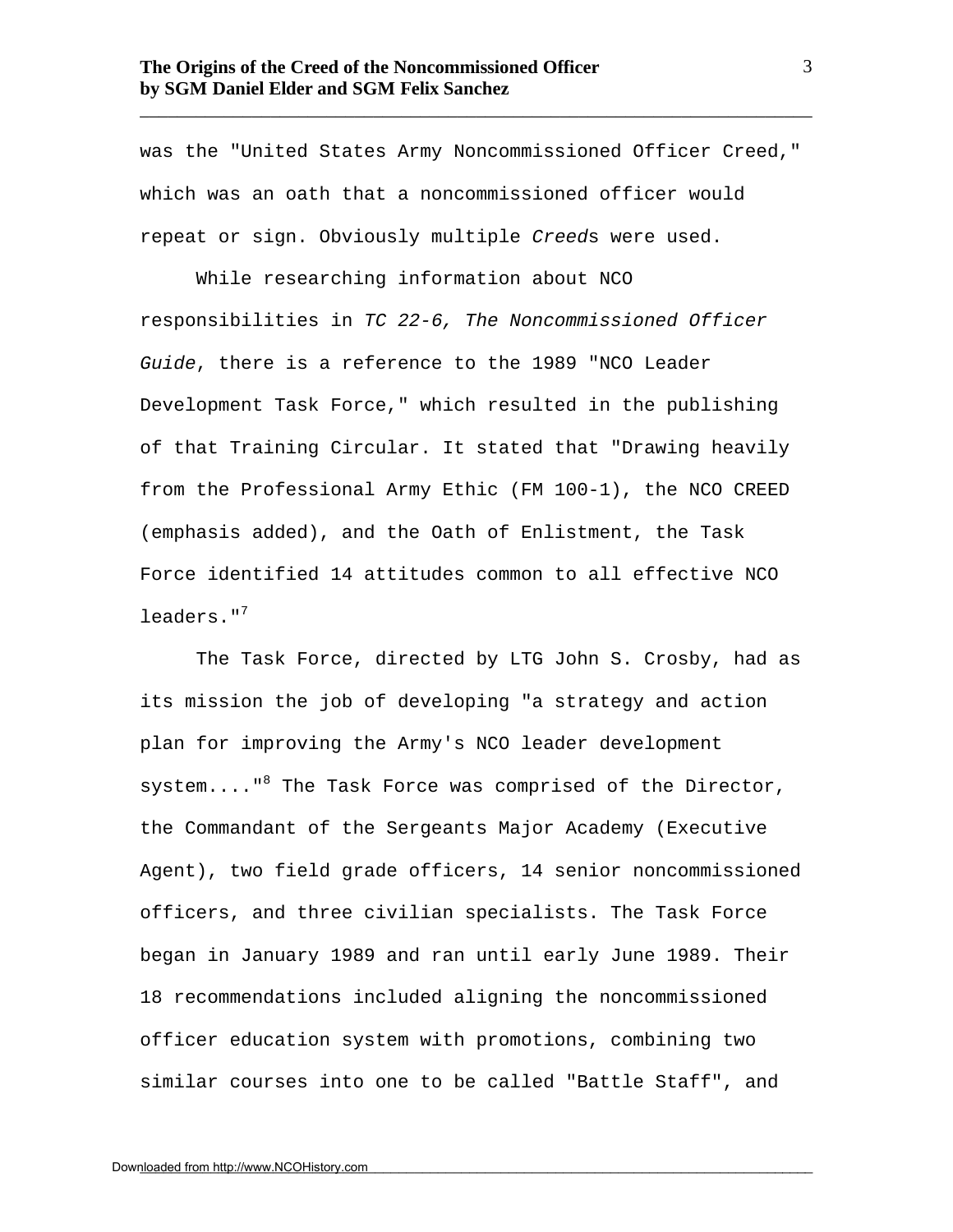"Approve the NCO skills, knowledge, and attitudes (SKA), "<sup>9</sup> and resulted in superceding *Field Manual 22-600-20, The Army Noncommissioned Officer Guide, 13 November 1986*. Recommendation 1 of the study identified that the "Attitudes" were partially drawn from the NCO Creed!

\_\_\_\_\_\_\_\_\_\_\_\_\_\_\_\_\_\_\_\_\_\_\_\_\_\_\_\_\_\_\_\_\_\_\_\_\_\_\_\_\_\_\_\_\_\_\_\_\_\_\_\_\_\_\_\_\_\_\_\_\_\_\_\_\_\_\_\_\_\_\_\_

1989 was an important year for the Noncommissioned Officer Corps. In keeping with the tradition of "themes", the Secretary of the Army, the Chief of Staff, and the Sergeant Major of the Army announced in January that the 1989 theme would be the "Year of the Noncommissioned Officer." $10$  In 1989, not only was the Task Force formed, the *Creed* appeared in numerous publications. In their salute to NCO's, the *Military Police* journal printed on the back cover a copy of the familiar *Creed*. <sup>11</sup> And then later in that "Year of the NCO", other publications would ultimately print copies of the same *Creed*, including the *Ordnance* magazine,<sup>12</sup> and the *INSCOM Journal*. 13

The Leader Development Task Force conducted a "thorough literature search which included 17 previous studies concerning leadership and professional development." $14$  Of those studies, one of the most important was the *Noncommissioned Officer Professional Development Study of 1985.* This two-volume study (also known as the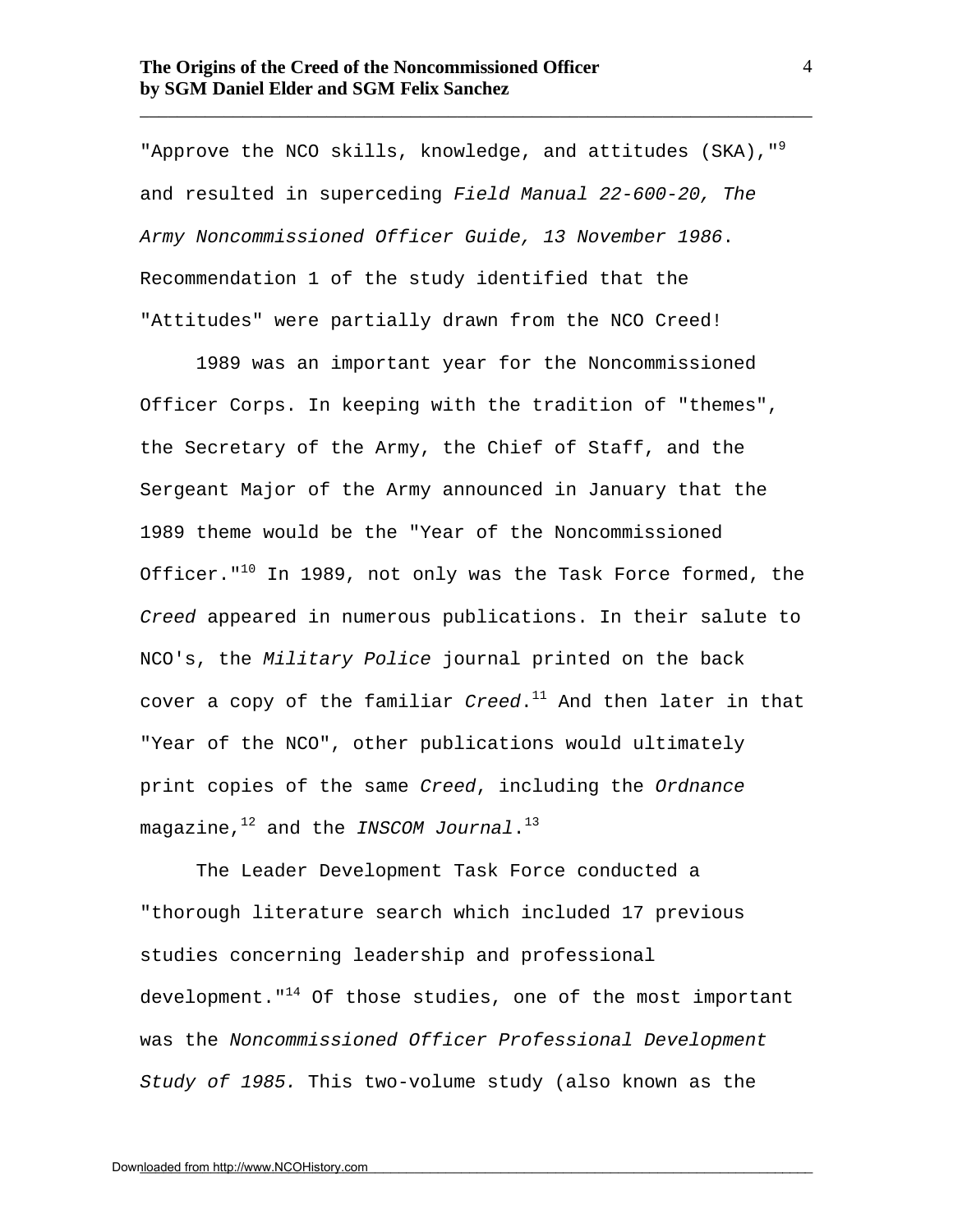*Soldiers Study*) has been the guiding document for noncommissioned officer development since its release in 1986. The study group considered recommendations applicable for the period 1986 to 2000,<sup>15</sup> and of its 45 recommendations, 34 were approved, 9 were deferred, and 2 were disapproved (one of which, the change of retention control points for sergeant (E-5) was later adopted). These recommendations have shaped our corps, and included tying NCOES to promotion, redesigning the Enlisted Evaluation Report (eventually becoming the NCO-ER), and improving the quality of Reserve Component school training. This was truly an important study for the evolution of the noncommissioned officer.

\_\_\_\_\_\_\_\_\_\_\_\_\_\_\_\_\_\_\_\_\_\_\_\_\_\_\_\_\_\_\_\_\_\_\_\_\_\_\_\_\_\_\_\_\_\_\_\_\_\_\_\_\_\_\_\_\_\_\_\_\_\_\_\_\_\_\_\_\_\_\_\_

Though the objective of the study was to evaluate professional development, ALL aspects of NCO professional development were studied. One of the doctrinal publications reviewed was the March 1980 version of *The Army NCO Guide*. The study asserted that, "While the NCO Guide contains no factual  $errors...$ "<sup>16</sup> and went on to endorse eight recommended changes proposed by COL Kenneth W. Simpson, Chief, Training and Education, Office of the Chief of Staff, Noncommissioned Officers Professional Development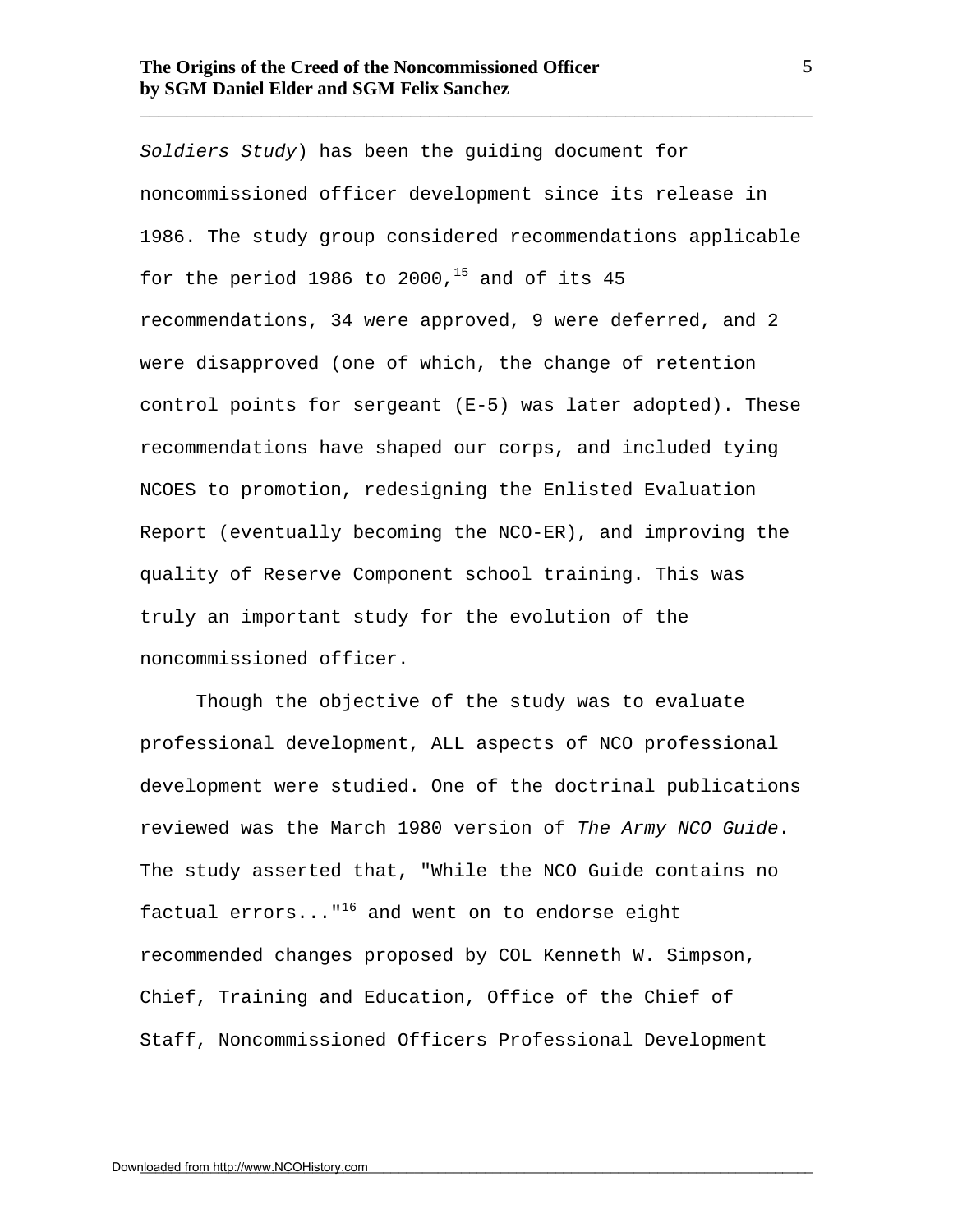Study (who later went on to serve as the Commandant of the Sergeants Major Academy).

\_\_\_\_\_\_\_\_\_\_\_\_\_\_\_\_\_\_\_\_\_\_\_\_\_\_\_\_\_\_\_\_\_\_\_\_\_\_\_\_\_\_\_\_\_\_\_\_\_\_\_\_\_\_\_\_\_\_\_\_\_\_\_\_\_\_\_\_\_\_\_\_

In his *DA Form 2028, Recommended Changes to Publications and Blank Forms* (endorsed by the Deputy Director of the study, COL Jacques B. Gerard) dated 15 Oct 85, Simpson's last recommendation included one enclosure, a single sheet of paper. His eighth recommendation read:

"The Noncommissioned Officer Creed (copy attached) should be included in the manual (FM 22-600-20). Recommend the creed appear on either the inside, front cover, or in the selection titled 'The NCO Corps.'

Reason: The creed has been around the Army for over 30 years and is well known to the NCO Corps. It is frequently used at NCO ceremonies such as NCO Academy graduations, NCO 'inductions', and dining-ins. However, it currently does not appear in any official publication. The creed espouses principles which are consistent with the theme of the NCO Guide, and including it in the FM will give it "official" status."<sup>17</sup>

The version of the *Creed* that was submitted to the Commander of the Training and Doctrine Command (then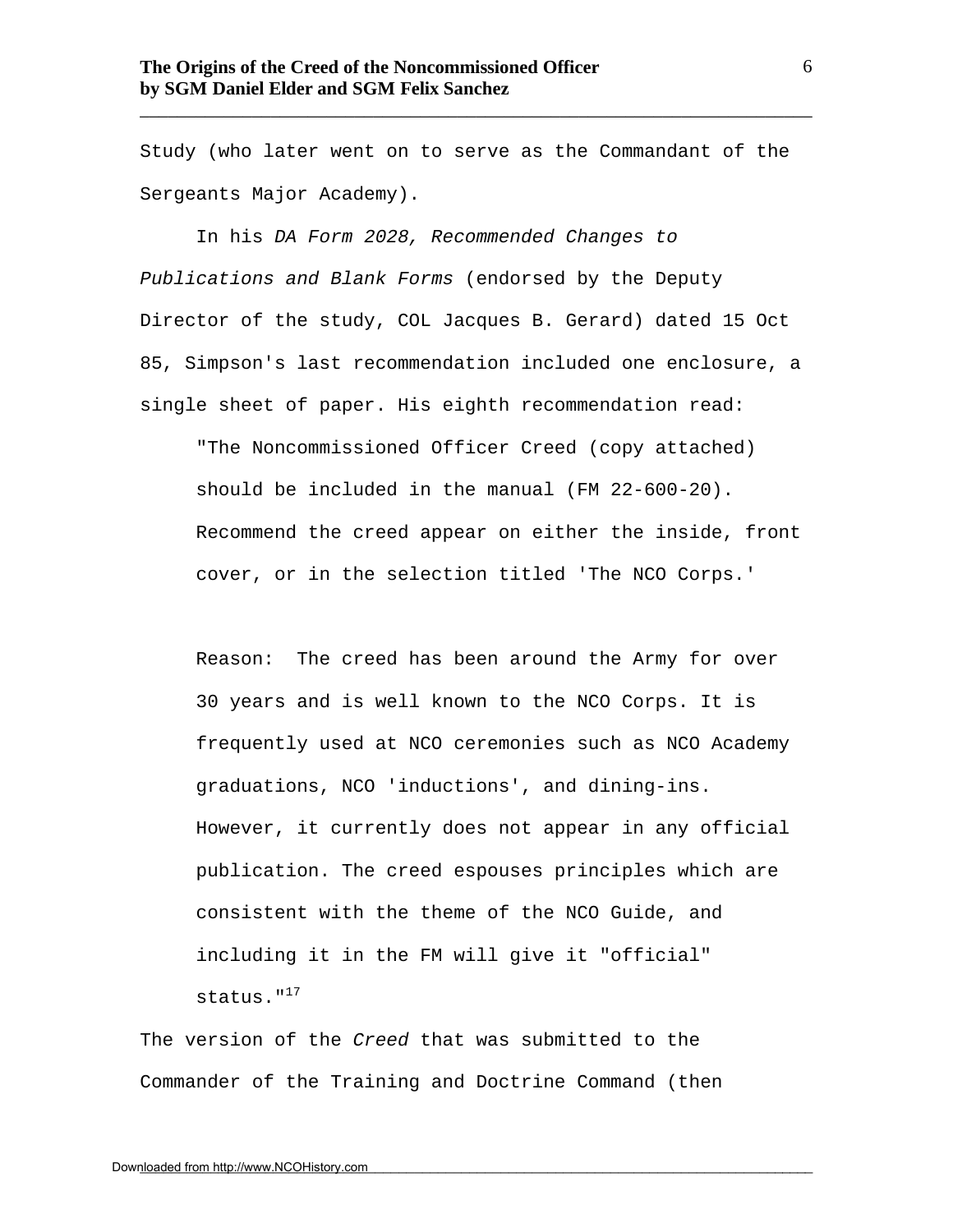proponent for *The Army NCO Guide*) was a version of the *Creed* that we know today. For the first time, with the publishing of *FM 22-600-20* on 13 November 1986 as an official publication, the *Creed of the Noncommissioned Officer* was formalized.<sup>18</sup>

\_\_\_\_\_\_\_\_\_\_\_\_\_\_\_\_\_\_\_\_\_\_\_\_\_\_\_\_\_\_\_\_\_\_\_\_\_\_\_\_\_\_\_\_\_\_\_\_\_\_\_\_\_\_\_\_\_\_\_\_\_\_\_\_\_\_\_\_\_\_\_\_

However, where did the *Creed* that Simpson submitted come from? Now a Major General, Simpson is certain that one of the noncommissioned officers serving on the *Soldier Study* panel provided him a copy,<sup>19</sup> and he does not recollect seeing it before about  $1980.^{20}$ 

The June 1981 edition of *RB 22-600-20, The Duties, Responsibilities and Authority of NCO's and the Interplay and Relationship with the Duties, Responsibilities and Authority of Officers*, published by the U.S. Army Sergeants Major Academy, in which the summary refers to a creed, "An official ethical code is the Moral and Ethical Responsibilities of Leaders; Creed of the Noncommissioned Officer."<sup>21</sup> However, there is no published copy of the *Creed*.

The Army's search for the origins of the *Creed* was on. Soldiers appearing before boards were being asked questions like "who wrote the *Creed?",* and people wanted to know its

7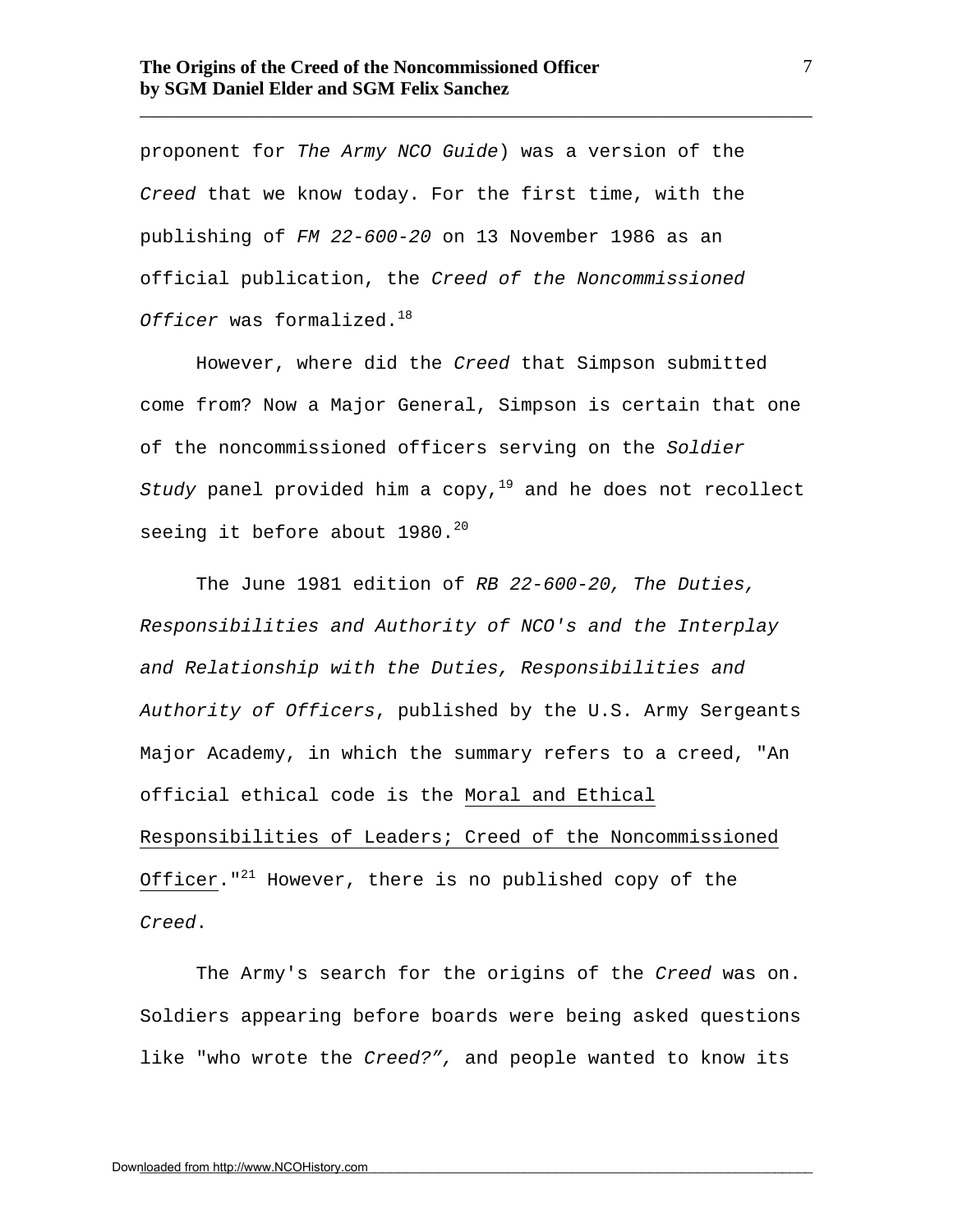history. In preparing research for the U.S. Army Information Management Support Center's (IMCEN) book *The Noncommissioned Officer Corps on Training, Cohesion, and Combat,*<sup>22</sup> the compiler, Marianna Yamamoto, discovered a significant passage. SFC Michael T. Woodward wrote in the Jul-Aug 1975 issue of the *Infantry* magazine that, "The Creed of the Noncommissioned Officer was developed by the NCOs of the NCO Subcommittee, Command and Leadership Committee, Leadership Department USAIS (U.S. Army Infantry School)<sup>23</sup>." In the Spring 97 edition,<sup>24</sup> the *NCO Journal* printed a story on the *Creed* based on IMCEN's information.<sup>25</sup> Meanwhile, the number of questions increased about the *Creed's* author.

\_\_\_\_\_\_\_\_\_\_\_\_\_\_\_\_\_\_\_\_\_\_\_\_\_\_\_\_\_\_\_\_\_\_\_\_\_\_\_\_\_\_\_\_\_\_\_\_\_\_\_\_\_\_\_\_\_\_\_\_\_\_\_\_\_\_\_\_\_\_\_\_

In October 1972, Sergeant Major of the Army Silas L. Copeland stated that "a code of ethics...cannot be developed overnight by edict or official pronouncement. It is developed by years of practice and performance of duty according to high ethical standards. It must be selfpolicing. Without such a code, a professional soldier or a group soon loses its identity and effectiveness."<sup>26</sup> Could this have been a call for the development of a document to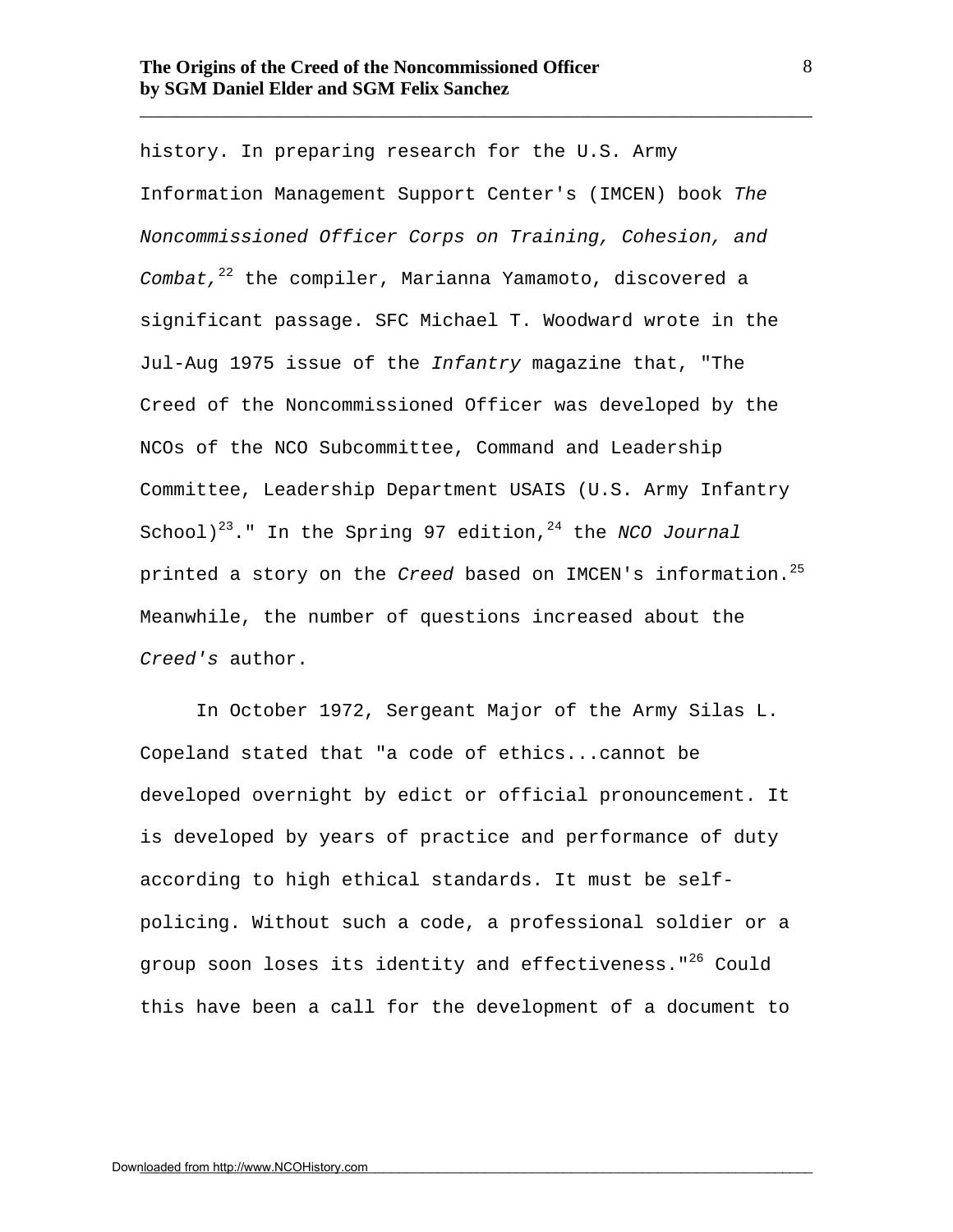guide noncommissioned officers? Was this the impetuous to develop our *Creed*?

\_\_\_\_\_\_\_\_\_\_\_\_\_\_\_\_\_\_\_\_\_\_\_\_\_\_\_\_\_\_\_\_\_\_\_\_\_\_\_\_\_\_\_\_\_\_\_\_\_\_\_\_\_\_\_\_\_\_\_\_\_\_\_\_\_\_\_\_\_\_\_\_

By 1973, the Army (and the noncommissioned officer corps) was in turmoil. Of all the post-Vietnam developments in American military policy, the most influential in shaping the Army was the coming of the Modern Volunteer Army (VOLAR). $27$  With the inception of the Noncommissioned Officer Candidate Course (NCOC), many young sergeants were not the skilled trainers of the past and were only trained to perform a specific job, squad leaders in Vietnam.  $28$  The Noncommissioned Officer System (NCOES) was under development, and the Army was re-writing its *Field Manual 22-100, Leadership*, to set a road map for leaders to follow.

Of those working on the challenges at hand, one of the only NCO pure instructional departments at the U.S. Army Infantry School (USAIS) at Fort Benning, Georgia, was the NCO Subcommittee, of the Command and Leadership Committee, Leadership Department. Besides training soldiers at the Noncommissioned Officer's Academy, these NCOs also developed instructional material and worked as part of the team developing model leadership programs of instruction.<sup>29</sup>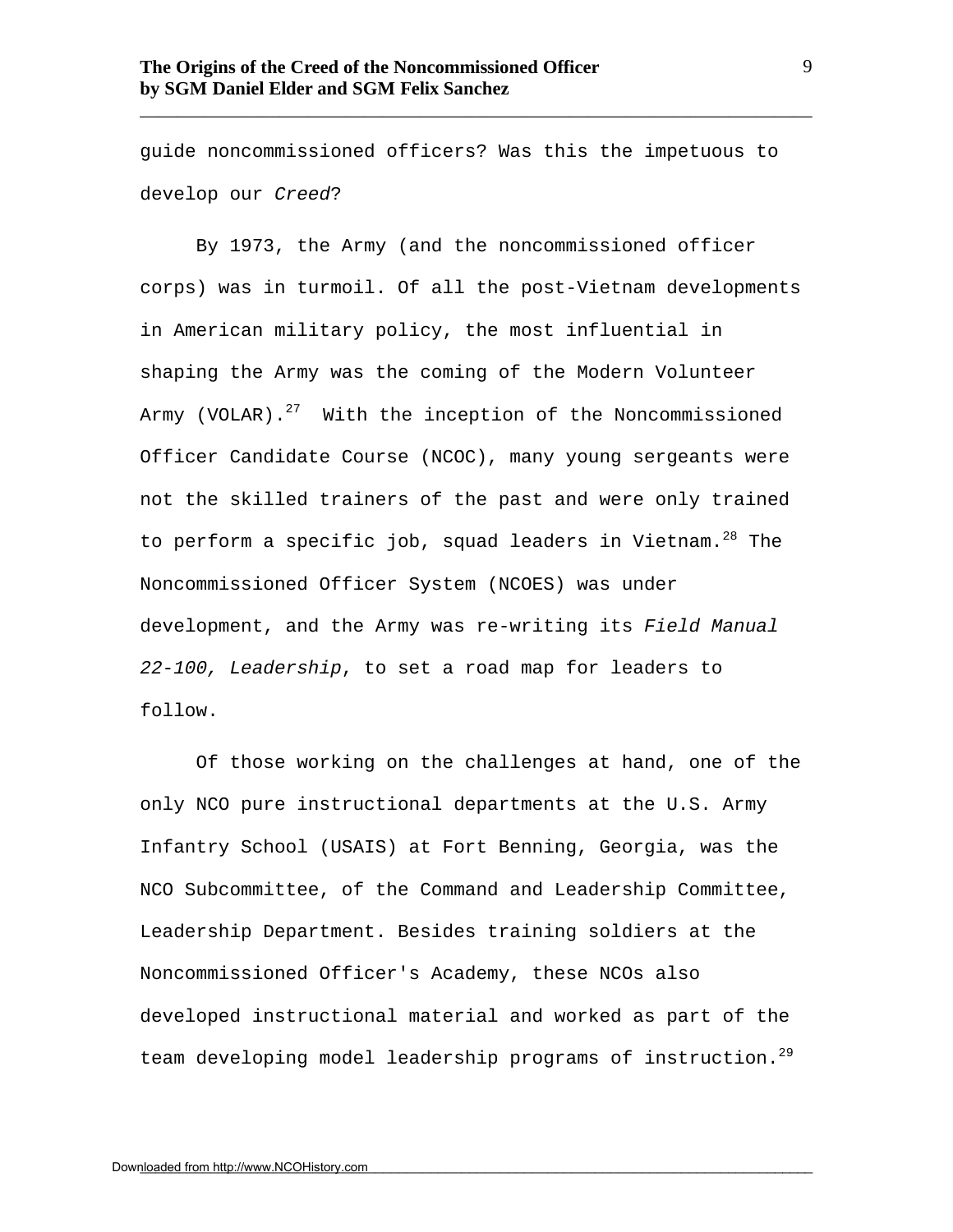Of those serving on this team were MSG John Cato (Chief), SFCs Earle Brigham and Jimmy Jakes, and SSGs Raymond Brown and Lester Cochran. Michael Woodward would soon join them.<sup>30</sup> They worked under the direction of the Chief of the Command, Staff and Leadership Department, COL Nathan Vail†. During one of their many "brainstorming sessions", Brigham recalls writing those three letters on a plain white sheet of paper...N  $C$  O.<sup>31</sup> From those three letters they began to build the *Creed*. The idea behind developing a creed was to give noncommissioned officers a "yardstick by which to measure themselves."<sup>32</sup> There was an oath of enlistment for incoming enlistees and an oath of commissioning for the officers, yet the noncommissioned officer had nothing that recognized their induction into the NCO Corps.

\_\_\_\_\_\_\_\_\_\_\_\_\_\_\_\_\_\_\_\_\_\_\_\_\_\_\_\_\_\_\_\_\_\_\_\_\_\_\_\_\_\_\_\_\_\_\_\_\_\_\_\_\_\_\_\_\_\_\_\_\_\_\_\_\_\_\_\_\_\_\_\_

The NCO Subcommittee's first drafts did not make it through the Infantry Center's editors, and they rewrote the *Creed* numerous times. When it was ultimately approved, the *Creed* was designed on a scroll, and printed on the inside cover of the Special Texts (ST) issued to students attending the noncommissioned officer courses at Fort

10

 $\overline{a}$ 

<sup>†</sup> With 21 years having passed since SFC Woodward's article, COL Vail had no recollection of the *Creed* and was unaware of any requirement to develop such a document.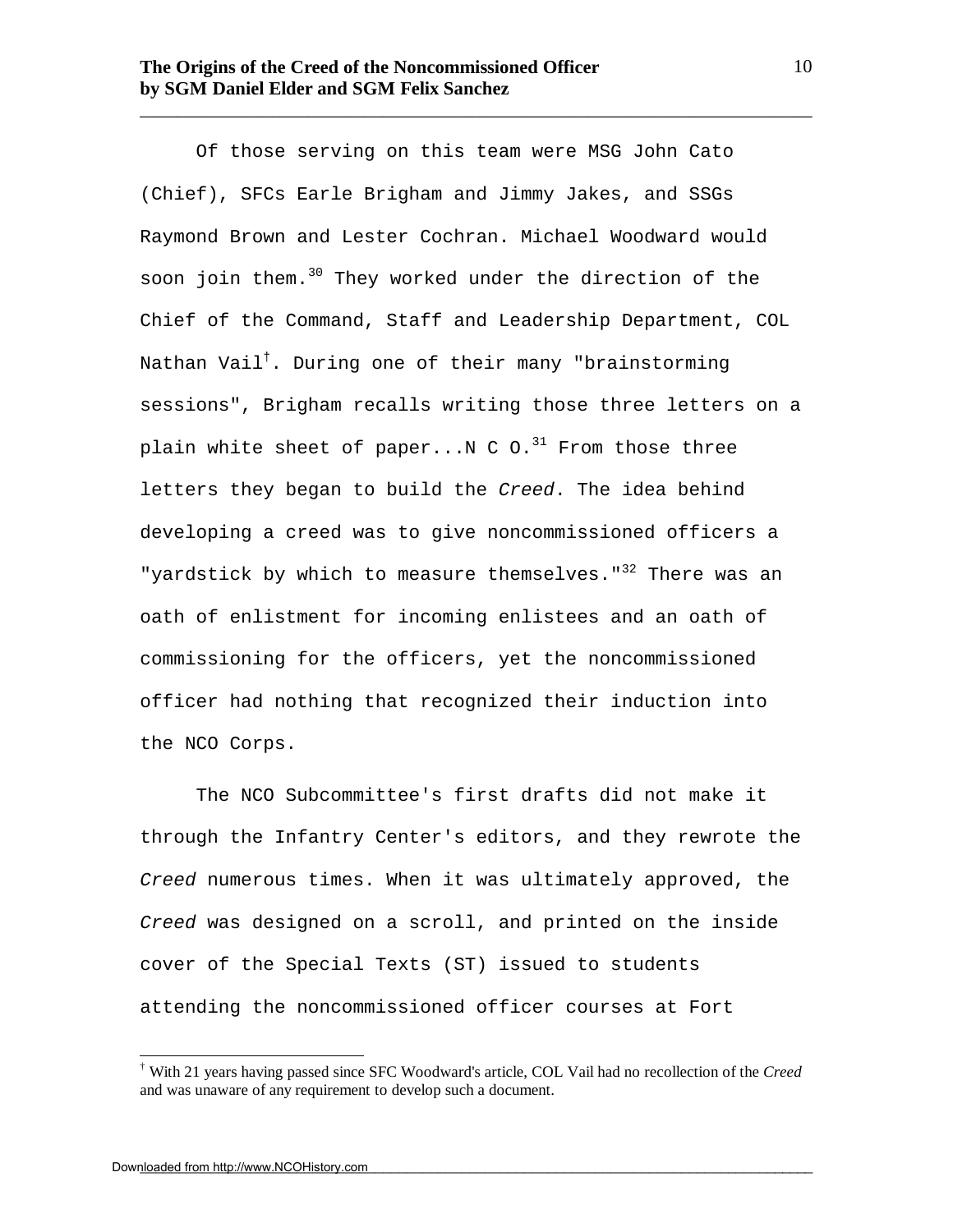Benning, beginning in 1974. Though the *Creed* was submitted higher for approval and distribution Army-wide, was not formalized by an official Army publication until 11 years later. Woodward's *Infantry* magazine article on "Followership" was one of a series of articles discussing leadership. Soon after the article was published, the NCOs serving on the sub-committee moved on to their next assignments.

\_\_\_\_\_\_\_\_\_\_\_\_\_\_\_\_\_\_\_\_\_\_\_\_\_\_\_\_\_\_\_\_\_\_\_\_\_\_\_\_\_\_\_\_\_\_\_\_\_\_\_\_\_\_\_\_\_\_\_\_\_\_\_\_\_\_\_\_\_\_\_\_

The "unofficial" *Creed* did not go away. Many of those sergeants who graduated from the Infantry School took their copy of the *Creed* and shared it with the Army. Other commands may have copied, revised, or reworded it, yet they all basically followed the format of the original. When first written, the *Creed* began, "No man is more professional than I...." At the time the *Creed* was developed, the Women's Army Corps (WAC) had not been integrated into the Army. Much later, at a senior NCO conference, several female Command Sergeants Major objected to the masculine wording of the *Creed*. As a result, the Army began using the non-gender specific version we know today.<sup>33</sup>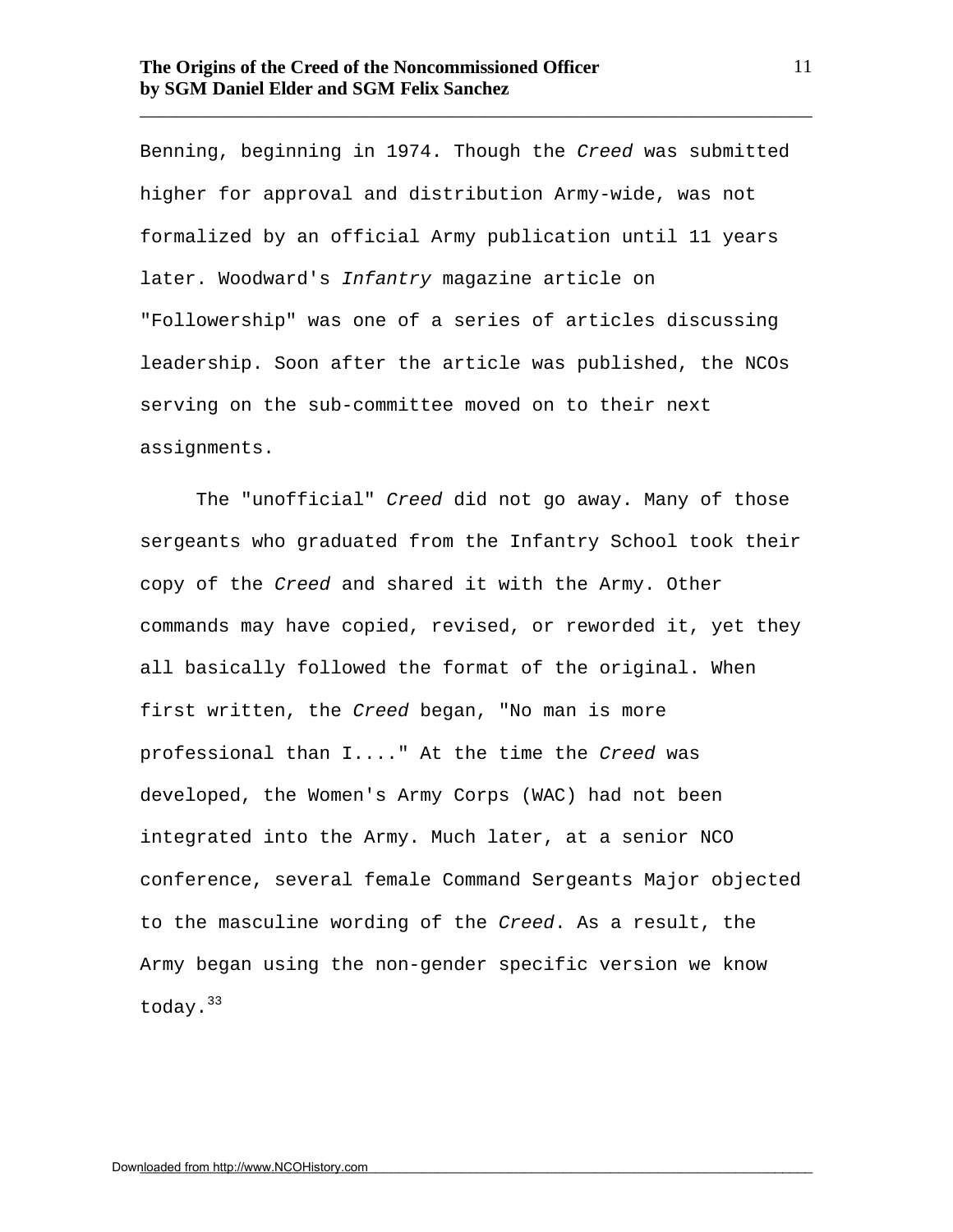Though re-written many different ways, the *Creed* still today begins its paragraphs with those three letters, N C O. It continues to guide and reinforce the values of the new generation of noncommissioned officers. At the time of its development, the sergeants of the NCO Subcommittee were unaware of the impact the *Creed* would have in the coming years. However, the goal of providing a tool for measuring the competencies of a noncommissioned officer was achieved, and is forever a part of our history.

\_\_\_\_\_\_\_\_\_\_\_\_\_\_\_\_\_\_\_\_\_\_\_\_\_\_\_\_\_\_\_\_\_\_\_\_\_\_\_\_\_\_\_\_\_\_\_\_\_\_\_\_\_\_\_\_\_\_\_\_\_\_\_\_\_\_\_\_\_\_\_\_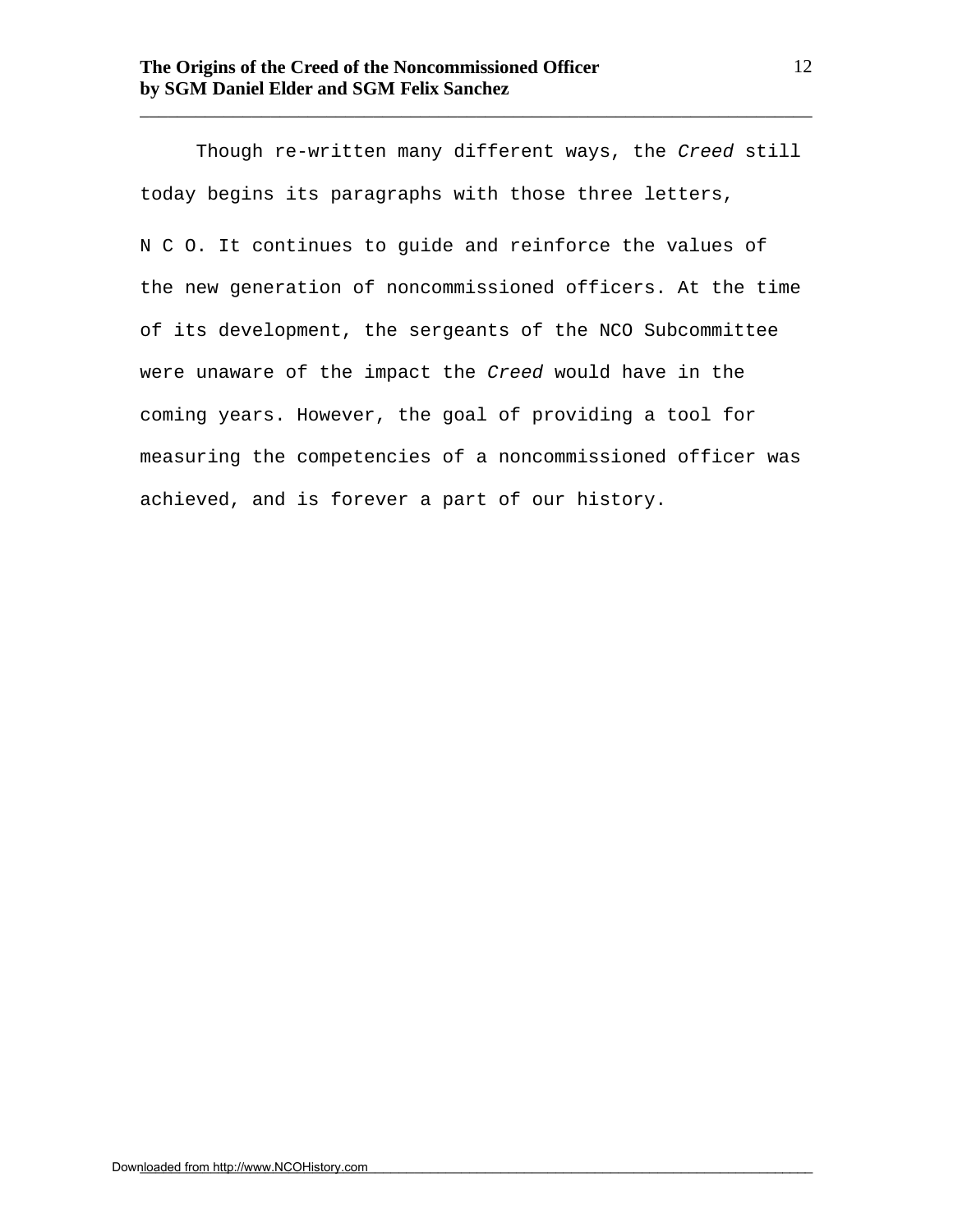**Creed of the Noncommissioned Officer** *FM 22-600-20, The NCO Guide, November 1986*

 **No one is more professional than I. I am a Noncommissioned Officer, a leader of soldiers. As a Noncommissioned Officer, I realize that I am a member of a time honored corps, which is known as "The Backbone of the Army."** 

 **I am proud of the Corps of Noncommissioned Officers and will at all times conduct myself so as to bring credit upon the Corps, the Military Service and my country regardless of the situation in which I find myself. I will not use my grade or position to attain pleasure, profit, or personal safety.** 

 **Competence is my watch-word. My two basic responsibilities will always be uppermost in my mind- accomplishment of my mission and the welfare of my soldiers. I will strive to remain tactically and technically proficient. I am aware of my role as a Noncommissioned Officer. I will fulfill my responsibilities inherent in that role. All soldiers are entitled to outstanding leadership; I will provide that leadership. I know my soldiers and I will always place their needs above my own. I will communicate consistently with my soldiers and never leave them uninformed. I will be fair and impartial when recommending both rewards and punishment.** 

 **Officers of my unit will have maximum time to accomplish their duties; they will not have to accomplish mine. I will earn their respect and confidence as well as that of my soldiers. I will be loyal to those with whom I serve; seniors, peers and subordinates alike. I will exercise initiative by taking appropriate action in the absence of orders. I will not compromise my integrity, nor my moral courage. I will not forget, nor will I allow my comrades to forget that we are professionals, Noncommissioned Officers, leaders!**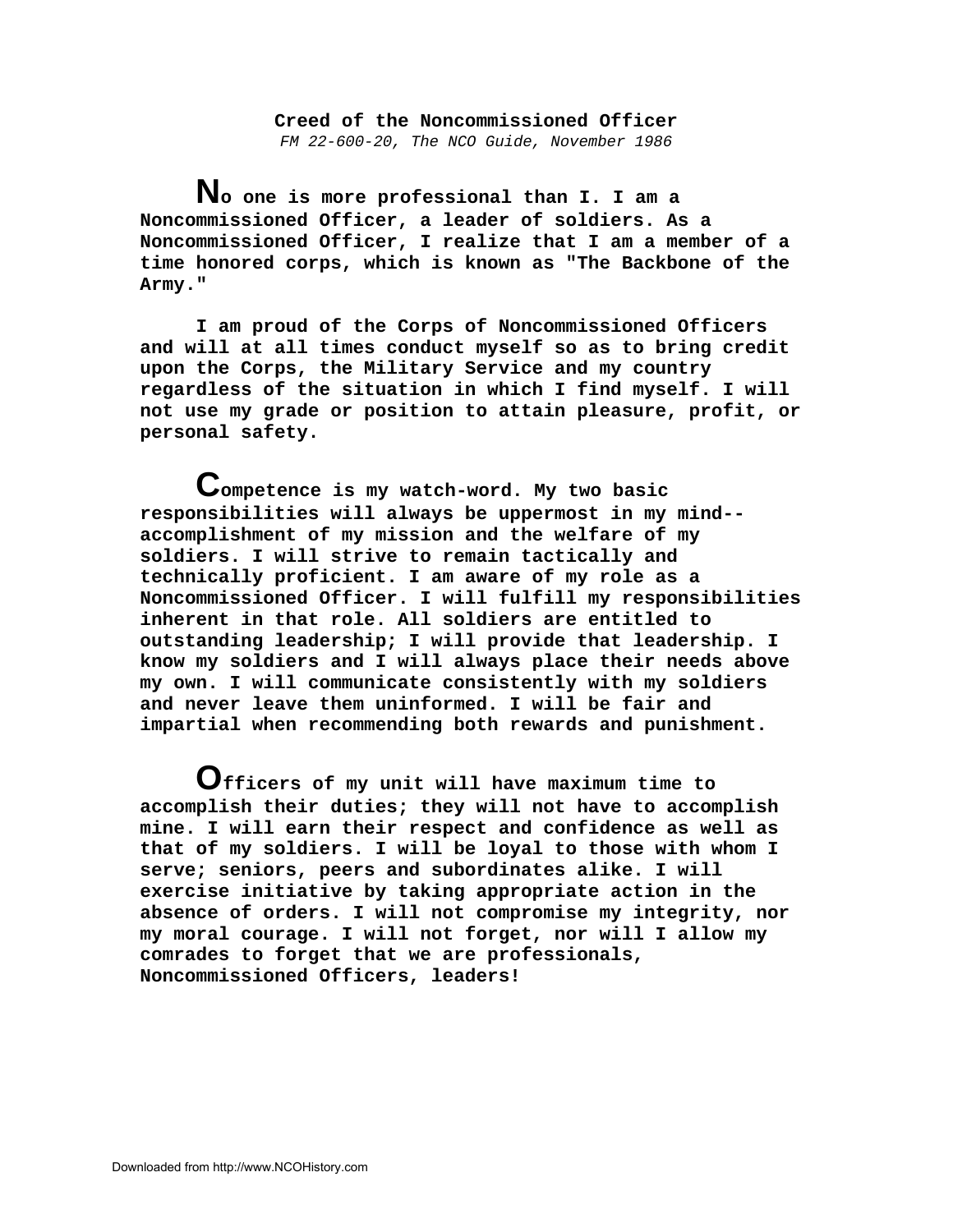**Creed of the Noncommissioned Officer** *NCO Subcommittee version, published in 1975 Infantry magazine*

 **No man is more professional than I. I am a Noncommissioned Officer, a leader of men. As a Noncommissioned Officer, I realize that I am a member of a time honored corps, which is known as "The Backbone of the Army."** 

 **I am proud of the Corps of Noncommissioned Officers and will at all times conduct myself so as to bring credit upon the Corps, the Military Service and my country regardless of the situation in which I find myself. I will not use my grade or position to attain pleasure, profit, or personal safety.** 

 **Competence is my watch-word. My two basic responsibilities will always be uppermost in my mind- accomplishment of my mission and the welfare of my men. I will strive to remain tactically and technically proficient. I am aware of my role as a Noncommissioned Officer. I will fulfill my responsibilities inherent in that role. All soldiers are entitled to outstanding leadership; I will provide that leadership. I know my soldiers and I will always place their needs above my own. I will communicate consistently with my men and never leave them uninformed. I will be fair and impartial when recommending both rewards and punishment.** 

 **Officers of my unit will have maximum time to accomplish their duties; they will not have to accomplish mine. I will earn their respect and confidence as well as that of my soldiers. I will be loyal to those with whom I serve; seniors, peers and subordinates alike. I will exercise initiative by taking appropriate action in the absence of orders. I will not compromise my integrity, nor my moral courage. I will not forget, nor will I allow my comrades to forget that we are professionals, Noncommissioned Officers, leaders of men.**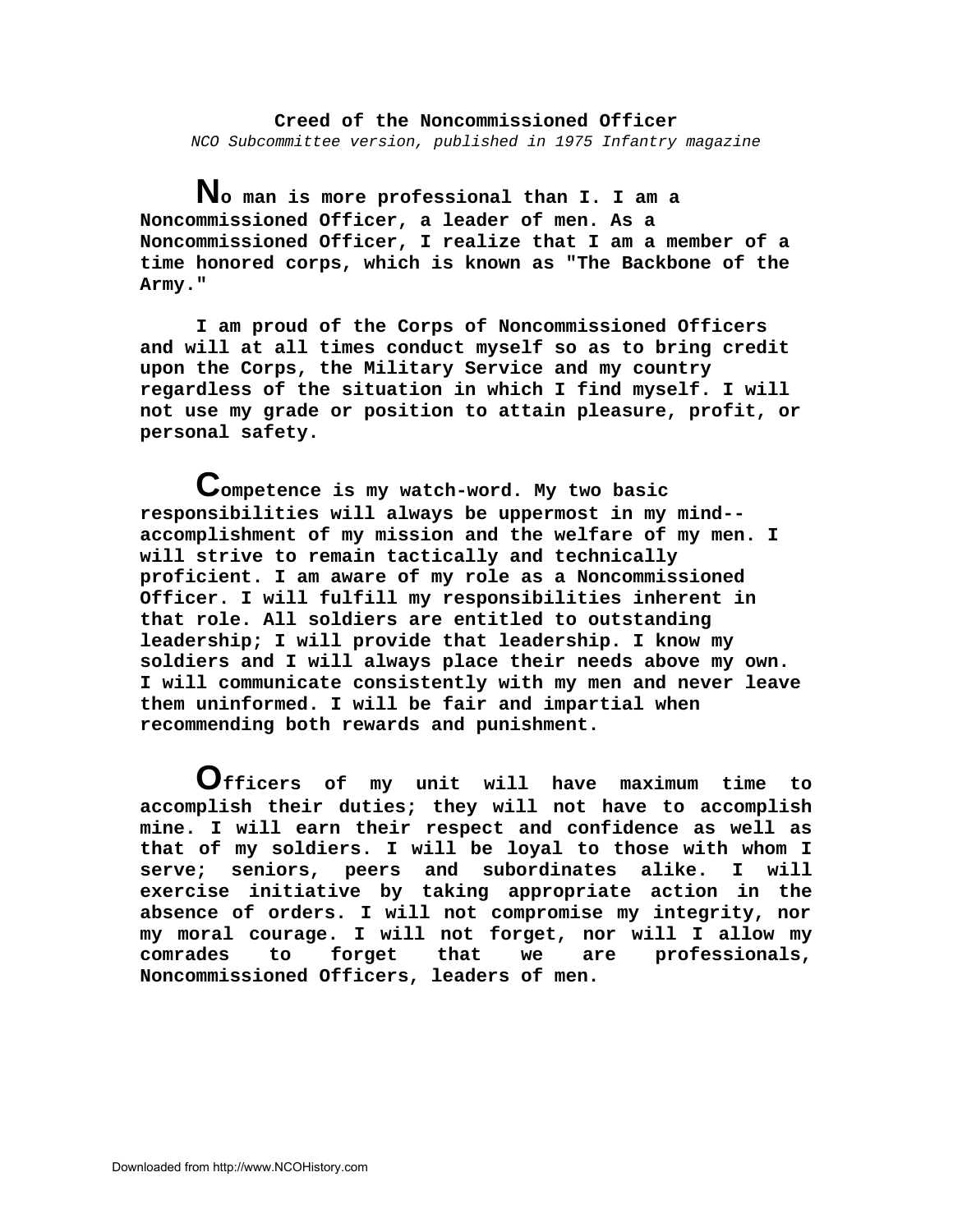## **United States Army Noncommissioned Officer Creed** *CSM Robert L. Haga's Sergeant Book, 15 Nov 82*

**I \_\_\_\_\_\_\_\_\_\_\_\_\_\_\_\_\_\_\_\_\_, do solemnly dedicate myself to uphold the tradition, the dignity, and high standards of the United States Army Corps of Noncommissioned Officers. I willingly accept responsibility for the actions, good or bad, of every man under my command or supervision.**

**Should I observe errors or actions detrimental to the service, committed by any subordinate, I will have the moral courage to take immediate corrective actions. This I recognize as my greatest obligation as a Noncommissioned Officer.**

**•\_\_\_\_\_\_\_\_\_\_\_\_\_\_\_\_\_\_\_\_\_\_\_\_\_\_\_\_•**